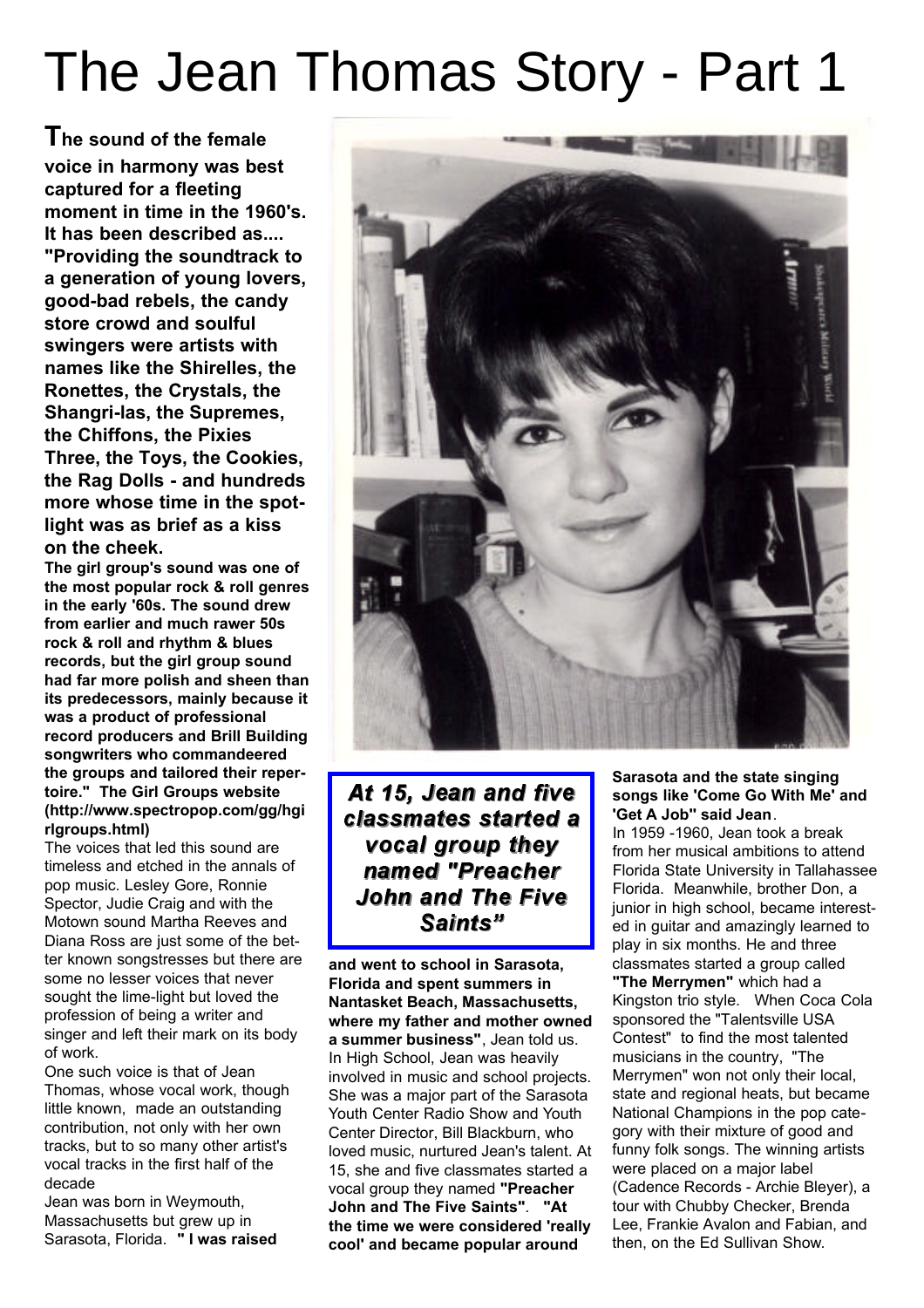

**JEAN THOMAS** 

At Cadence, Jean's first single was 'Moon River b/w My Ideal' (Cadence 1419), The "A" side was the well known song from "Breakfast at Tiffany's"

Amazingly, the parents of two of "The Merrymen" 'pulled the plug' by saying their sons had to go on to college and the group broke up.

Jean and Don decided it was the right time to go to New York and pursue their dreams through the contacts Don had made while with "The Merrymen". In preparation, they began writing songs together to take with them. Their first meeting was with Paul Anka's publishing company, Spanka Music, and they were signed to an exclusive writing contract. They began making contacts in the close knit world of New York music scene of

Cadence Records Inc. 119 West 57th St. New York 10, New York

the 1960's. The world they dropped into was unique.

**"Even though rock and roll made popular music a much bigger business, in the late Fifties and early Sixties it was still a network of cottage industries. Because the major labels had mostly missed the boat at the outset, a host of smaller outfits quickly moved in to feed a teenage market that grew by the year. Mass culture was undeniably getting more corporate all the time but rock was far from a monolithic machine; market research consisted of putting out a record and seeing what happened when it got played on the radio, with or without some greasing of the wheels by record promoters. By comparison with what was to come it was almost pastoral, if your idea of pastoral allows room for a good number of gangsters and con men to ply their trade. One of the fascinations of the Brill Building era is that the scale was still small enough and the relevant technologies still**



**sufficiently rudimentary that one can survey, in retrospect, the whole process of how songs entered the culture as if it were happening in the backyard"**

## **('Will You Love Me Tomorrow' By Geoffrey O'Brien)**

One of the most respected men of that time was Archie Bleyer of Cadence Records ("The Merrymen's" former label) and Jean's voice was noticed by Bleyer at an audition. This was October of 1961 and he told her if she came back in January of 1962 he would record her. Besides the importance of his own work, as an orchestra leader during the1940's, Bleyer's influence was to become felt through the efforts of his most important follower, Phil Spector. Spector held Cadence as a model for his own Philles label and followed Bleyer's credo of quality, not quantity. Bleyer brought an engineer's precision and a musician's feel to his productions. Cadence never had a large roster of artists, and it put out records judiciously so that each one could be worked to achieve its full potential. Bleyer spent as long as it took to find the right material for his artists, and even then would not hesitate to dump a session that didn't meet his standards. Jean was in good company at Cadence with The Everly Brothers, Johnny Tillotson, Lenny Welch, The Cordettes and Julius La Rosa. Upon returning to New York, Jean began her career as a solo recording artist and here's where the story of her sound really begins.

At Cadence, Jeans first single was **'Moon River b/w My Ideal' (Cadence 1419)**, The "A" side was the well known song from "Breakfast at Tiffany's", written by Henry Mancini and Johnny Mercer, and a hit a few months before the release of Jean's version. Archie Bleyer chose this song because he had his concept of how it should have been recorded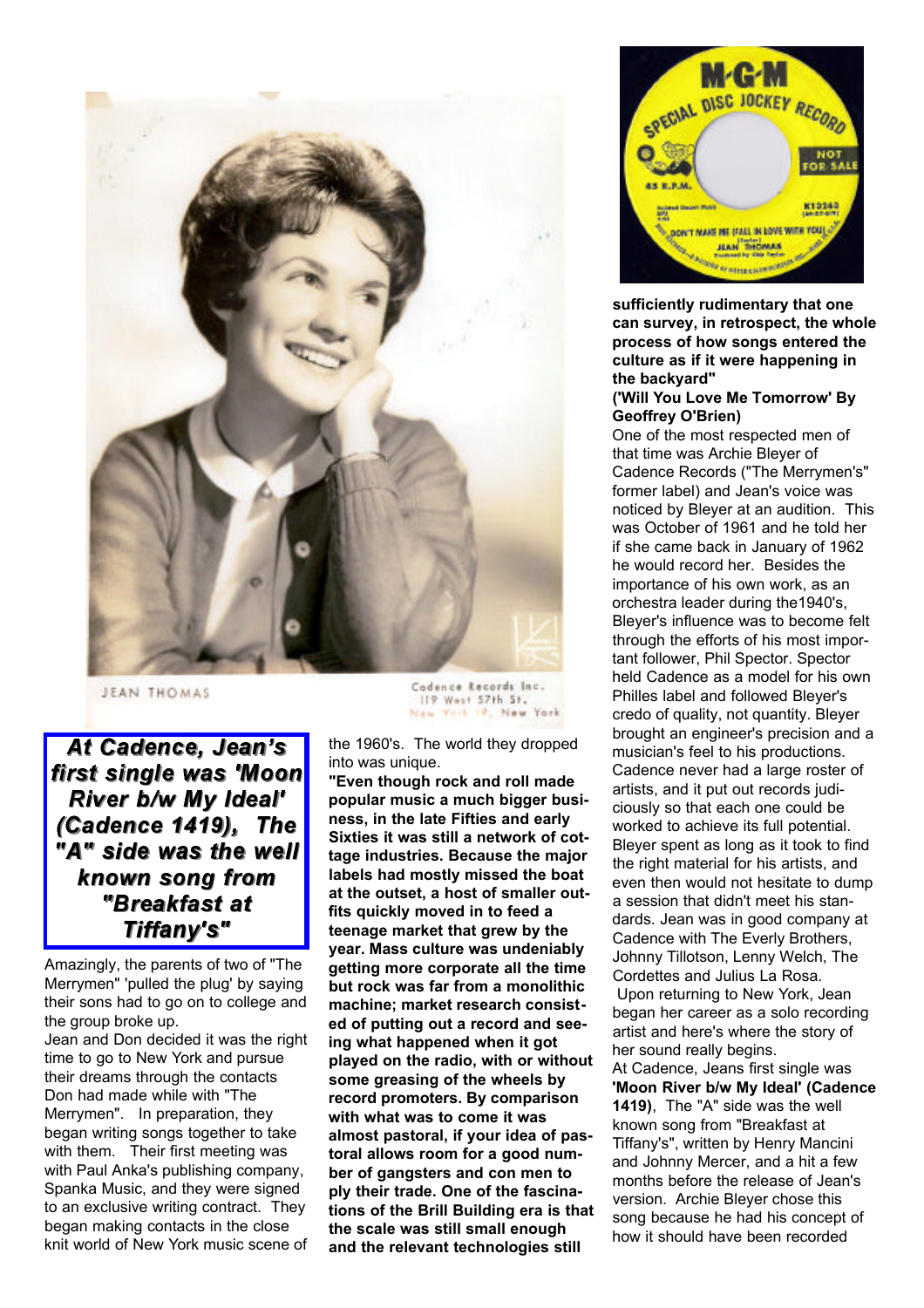and never was. He felt that the simplicity of Audrey Hepburn's version in the film had never been captured and that Jean's voice could do just that. Bleyer's was to be a very 'stark' arrangement best described by John Clemente in his book "Girl Groups":- **"Excercising perfect diction, Jean's alto stands alone, save for guitar and harmonica, appropriating a fanciful mood for this splendid version."**

This was not typical of the female vocal pop style but the voice showed exceptional talent and the recording rose to the top 5 on the record chart in New England and throughout the East coast of the USA in the spring of 1962. Jean says, **"This was my very first professional recording. The producer/arranger, Archie Bleyer, was an incredibly talented man. It's such a beautiful song and I loved his arrangement. He was formerly the bandleader for The Arthur Godfrey Show and was the gentleman of gentlemen. I had the greatest respect for this man. Every day I used to rehearse the song in his office in preparation for when we could record it. One day he said**



**"OK, we're ready" and we just did it. It was planned to perfection".**  The "B" side was **"My Ideal"**, a Robin/Whiting/Chase composition that was also a strong performance, again allowing the purity and innocence Archie Bleyer saw in Jean's voice to shine through on a similarly harmonica and guitar backing. The success brought Jean some personal appearances to promote the record touring with Jay and The Americans, Brian Hyland and Del Shannon. Jean and Don found themselves living with their cousin, Joyce Fisher, in Levittown, New York writing for Spanka Music and recording for Cadence. With only a small salary from Spanka Music it was hard to

make ends meet and their parents moved up from Florida to work and financially help them build their careers.

Jean's second single moved more toward the "girl sound" of the day becoming a distinctive genre with **"He's So Near" backed with "Seven Roses." (Cadence 1435).**

**"He's So Near"** was a chance for Jean and brother Don to showcase their writing talents on a song set to appeal to young girls in love with the boy next door. Arranged with a rolling rhythm track and support vocals, Jean sings the track with enthusiasm and style. **"Seven Roses"** was a

Marcel Stellman/Heinz Alisch composition and is sung in a Connie Francis choral style with strong backing vocals, but again displays the plaintive voice of Jean, on a very melodic song.

In a short period of time Jean and Don became well known enough to be offered higher salaried positions at publishers Shapiro-Bernstein and their parents were able to move back to Florida.

Gloria Shane helped Jean immensely during this period. She introduced her to all the key publishers and took Jean under her wing, promoting her skills around the business and helped to establish her as one of New York's main demo session singers, a coveted position in those days. Gloria was a songwriter and studio musician and wrote the famous, "Do You Hear What I Hear".

Jean moved to an apartment in New York City and shared it with two friends from Sarasota, Florida, one of which was Mikie Harris, who became part of the session backup threesome, Ellie Greenwich, Mikie Harris and Jean.

Don began to work as a key session guitarist and he shared an apartment in New York City with two young men in the music business, one of whom was a young and ambitious Denny Randell, a connection that would



prove of key importance as Jean's career developed.

New York was a unique place at this time as described by **Theodore Dreiser, The Colors of a Great City ….. "In Twenty-seventh or Twentyeighth Street, or anywhere along Broadway from Madison to Greeley Squares, are the parlors of a score of publishers, gentlemen who coordinate this divided world for song publishing purposes. There is an office and a reception-room; a music-chamber, where songs are tried, and a stock room.... A salaried pianist or two wait to run over pieces which the singer may desire to hear. Arrangers wait to make orchestrations or take down newly schemed out melodies which the popular composer himself cannot play."** 

Jean and Don did studio work while writing songs and creating demo's. This was where they learned their trade. The world of demo records was a tale of unsung musical hero's and heroines. They had to write or learn a new tune, arrange it musically, find suitable musicians, lay down the backing vocals, record the lead, put the whole thing together in an afternoon, so it would 'sell' to the record companies and artists. **"The demo studios were mainly two track studios, so we had to make sure we made the most of each track."** The